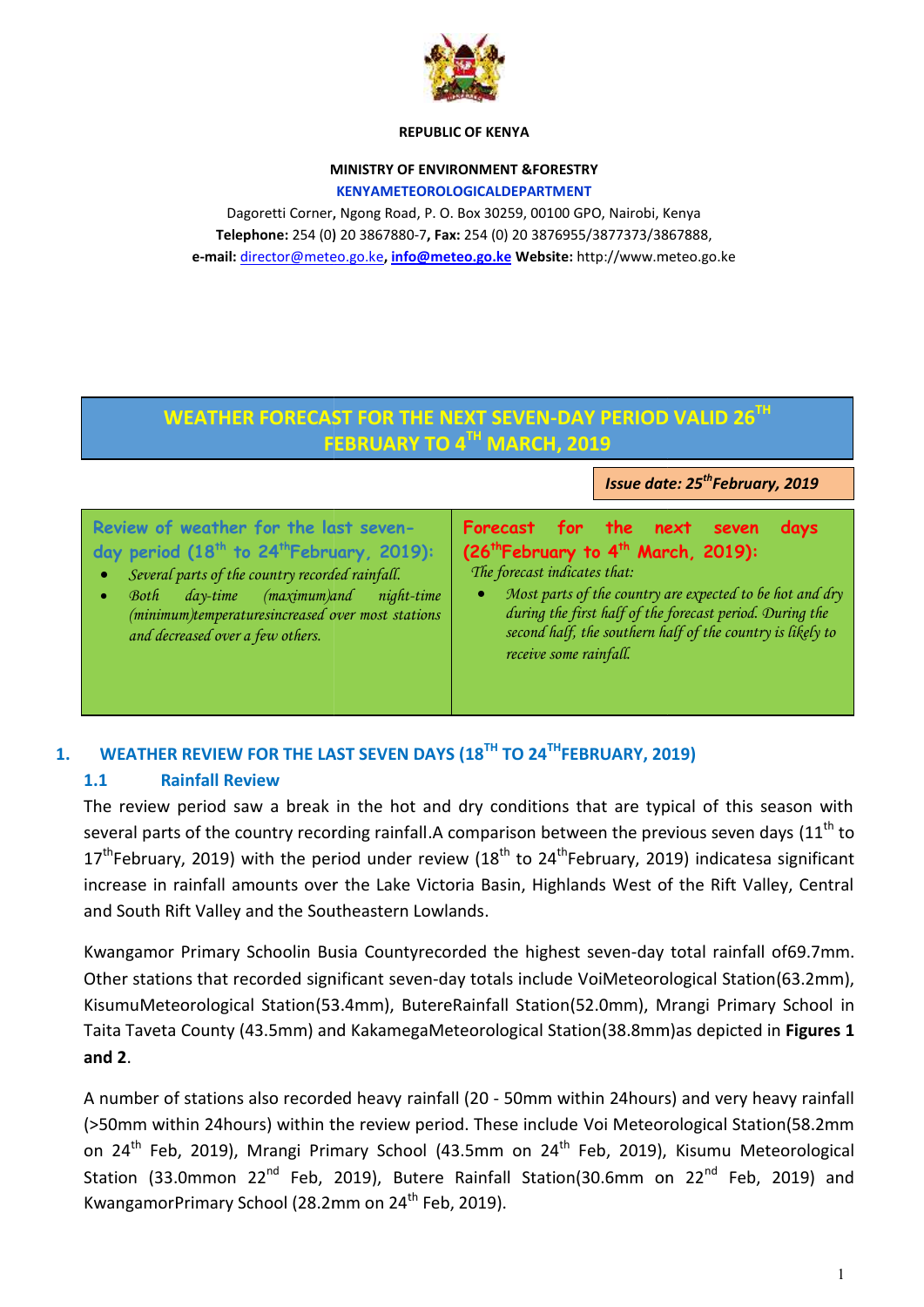



#### **1.2 Temperature Review 1.2Review**

Comparing the previous seven days (11<sup>th</sup> to 17<sup>th</sup> February, 2019) with the period under review (18<sup>th</sup>) to 24<sup>th</sup> February, 2019) it is noted that day-time (maximum) temperatures increasedover most regions with the exception of the Highlands West of the Rift Valley. Night-time (minimum) temperaturesalso increased over most parts of the country with the exception of a few stations including Kitale and Kisii. aring the previous seven days  $(11^{\text{th}}$  to  $17^{\text{th}}$  February, 2019) with the period under review<br><sup>th</sup> February, 2019) it is noted that day-time (maximum) temperatures increasedover<br>ns with the exception of the Highlan

WajirMeteorological Stationrecorded the highest daily maximum temperature of 39.9°C on WajirMeteorological Stationrecorded the highest daily maximum temperature of 39.9°C on<br>19<sup>th</sup>February, 2019 while NyahururuMeteorological Stationrecorded the lowest daily minimum temperature of 5.7<sup>o</sup>C on 18<sup>th</sup> February, 2019.ManderaMeteorological Stationrecorded the highest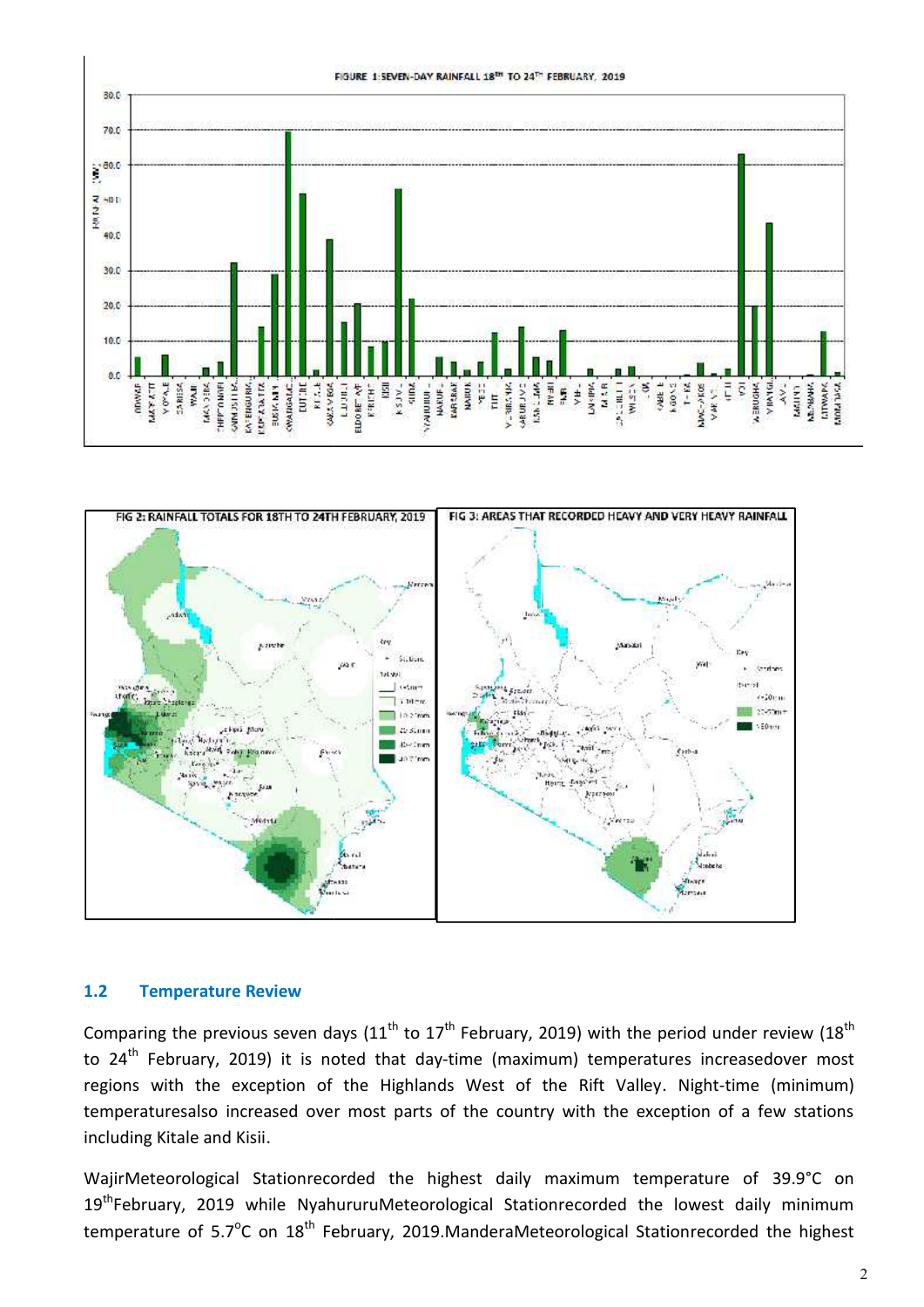TIG 4: SEVEN DAY MAXIMUM & MINIMUM TEMPERATURES TROM 18th TO 24th FEBRUARY, 2019  $450$ 400  $550$  $\frac{9}{2}$  350  $250$  $\frac{a}{b}$  250<br> $\frac{250}{c}$  $T = 150$  $50$  $0<sub>0</sub>$ Aral F KITALE V AB JAC-14<05 VAKINDU Vache kittil **LAMU ACAMA IN** CDWAR<sup></sup> TIBARSAN **MANDERA RSD ELIPJILI NYAHURURU CABARAK** MERL **ARCDIA CONLING MCMBASA CAKAVECA** EDORET **CERICHC NAKLIRU** NATOK MILSCN ğ **Lacosta STATION RIVAL** 

seven-day average maximum temperature of 38.8<sup>o</sup>C whileNyahururuMeteorological Station recordedthe lowest seven-day average minimum temperature of 6.6°C(see**Figure4**below).

## **2. FORECAST FOR THE NEXT SEVEN DAYS FROM 26<sup>TH</sup>FEBRUARY TO 4<sup>TH</sup> MARCH,2019.**

The forecast for the next seven-day period indicates that:

• Most parts of the country are expected to be hot and dry during the first half of the forecast period.During the second half, the southern half of the country is likely to receive some rainfall.

## **DETAILED REGIONAL FORECAST FOR THE NEXT SEVEN DAYS 26TH FEBRUARY TO 4TH MARCH,2019.**

**The Lake Victoria Basin, Highlands West of the Rift Valley, Central and South Rift Valley (Counties of Siaya, Kisumu, Homabay, Migori, Kisii, Nyamira, Trans Nzoia, Baringo, UasinGishu, Elgeyo-Marakwet, Nandi, Laikipia, Nakuru, Kericho, Bomet, Kakamega, Vihiga, Bungoma and Busia)**are likely toexperience mainly sunny intervalsduring the day and partly cloudy skiesat nightduring the first half of the forecast period. There is however a possibility of afternoon/evening showers and thunderstorms toexperience mainly sunny intervalsduring the day and partly cloudy skiesat nightduring the first half of<br>the forecast period. There is however a possibility of afternoon/evening showers and thunderstorms<br>occurring over fe between Saturday and Monday. est of the Rift Valley, Central and South Rift Valley (C<br>, Nyamira, Trans Nzoia, Baringo, UasinGishu, Elgeyo-l<br>Bomet, Kakamega, Vihiga, Bungoma and Busia)

**Northwestern (Counties of Turkana, West Pokot and Samburu)islikely to experiencesunny<br>intervalsduring the dayandpartly cloudy to clear skies at night throughout the forecast period.** intervalsduring the dayandpartly cloudy to clear skies at night throughout the forecast period.

**Central Highlands (including Nairobi area)** (Counties of Nairobi, Nyandarua, Nyeri, Kirinyaga, **Murang'a, Kiambu, Meru, Embu, and Tharaka)are likely toexperience sunny intervals during the day** and partly cloudy to clear skies at nightduring the first half of the forecast period. However, a few areas are likely to experience light morning rains on Sunday and Monday while afternoon/evening showersare expected on Tuesday and between Friday and Monday. and partly cloudy to clear skies at nightduring the first half of the forecast period. However, a few areas<br>are likely to experience light morning rains on Sunday and Monday while afternoon/evening<br>showersare expected on T

**Northeastern (Counties of Marsabit, Mandera, Wajir, Garissa and Isiolo)**islikely toexperience sunny intervals during the day and partly cloudy to clear skies at night throughout the forecast period.<br>However there is a possibility of afternoon showers over few places on Sunday and Monday. However there is a possibility of afternoon showers over few places on Sunday and Monday.